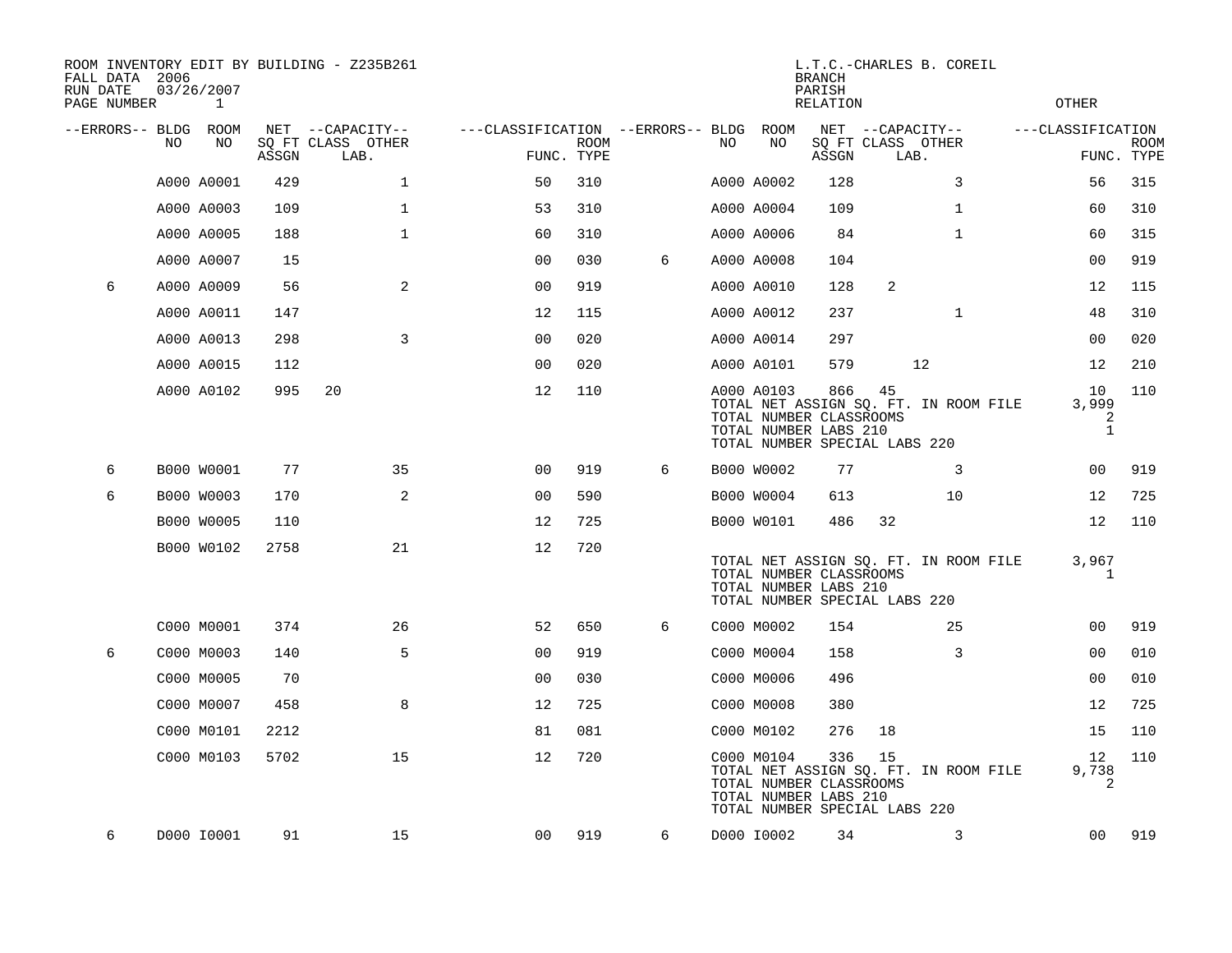| FALL DATA 2006<br>RUN DATE<br>PAGE NUMBER |     | 03/26/2007<br>2 |       | ROOM INVENTORY EDIT BY BUILDING - Z235B261    |                                                      |             |   |     |            | <b>BRANCH</b><br>PARISH<br>RELATION                      | L.T.C.-CHARLES B. COREIL                                                     | <b>OTHER</b>                     |                           |
|-------------------------------------------|-----|-----------------|-------|-----------------------------------------------|------------------------------------------------------|-------------|---|-----|------------|----------------------------------------------------------|------------------------------------------------------------------------------|----------------------------------|---------------------------|
| --ERRORS-- BLDG ROOM                      | NO. | NO              | ASSGN | NET --CAPACITY--<br>SQ FT CLASS OTHER<br>LAB. | ---CLASSIFICATION --ERRORS-- BLDG ROOM<br>FUNC. TYPE | <b>ROOM</b> |   | NO. | NO         | ASSGN                                                    | NET --CAPACITY--<br>SQ FT CLASS OTHER<br>LAB.                                | ---CLASSIFICATION                | <b>ROOM</b><br>FUNC. TYPE |
| 6                                         |     | D000 I0003      | 104   | $\mathbf{1}$                                  | 0 <sup>0</sup>                                       | 919         |   |     | D000 I0004 | 275                                                      | $\mathbf{1}$                                                                 | 81                               | 081                       |
|                                           |     | D000 I0005      | 200   | 10                                            | 56                                                   | 315         |   |     | D000 I0006 | 109                                                      |                                                                              | 0 <sub>0</sub>                   | 020                       |
|                                           |     | D000 I0007      | 4370  |                                               | 56                                                   | 315         |   |     | D000 I0101 | 367                                                      |                                                                              | 81                               | 081                       |
|                                           |     | D000 I0102      | 475   |                                               | 81                                                   | 081         |   |     | D000 I0103 | 4600<br>TOTAL NUMBER CLASSROOMS<br>TOTAL NUMBER LABS 210 | TOTAL NET ASSIGN SQ. FT. IN ROOM FILE<br>TOTAL NUMBER SPECIAL LABS 220       | 81<br>10,287                     | 081                       |
| 6                                         |     | E000 B0001      | 25    |                                               | 0 <sub>0</sub>                                       | 919         | 6 |     | E000 B0002 | 25                                                       | $\mathbf{1}$                                                                 | 00                               | 919                       |
|                                           |     | E000 B0003      | 347   | $\mathbf{1}$                                  | 63                                                   | 650         |   |     | E000 B0004 | 208                                                      | 15                                                                           | 60                               | 730                       |
|                                           |     | E000 B0005      | 121   | $\mathbf 1$                                   | 62                                                   | 310         |   |     | E000 B0006 | 42                                                       | $\mathbf{1}$                                                                 | 00                               | 030                       |
|                                           |     | E000 B0007      | 121   | $\mathbf 1$                                   | 62                                                   | 310         |   |     | E000 B0008 | 121                                                      | $\mathbf{1}$                                                                 | 48                               | 310                       |
| 6                                         |     | E000 B0009      | 152   | $\mathbf 1$                                   | 00                                                   | 919         |   |     | E000 B0010 | 121                                                      | 3                                                                            | 15                               | 220                       |
| 6                                         |     | E000 B0011      | 126   | 5                                             | 00                                                   | 919         |   |     | E000 B0012 | 293                                                      | 3                                                                            | 48                               | 310                       |
|                                           |     | E000 B0013      | 388   | $\overline{4}$                                | 0 <sub>0</sub>                                       | 030         |   |     | E000 B0014 | 708                                                      |                                                                              | 00                               | 020                       |
|                                           |     | E000 B0110      | 689   | 46                                            | 10                                                   | 110         |   |     | E000 B0111 | 689                                                      | 15                                                                           | 10                               | 110                       |
|                                           |     | E000 B0114      | 738   | 15                                            | 10                                                   | 110         |   |     | E000 B0115 | 738<br>TOTAL NUMBER CLASSROOMS<br>TOTAL NUMBER LABS 210  | 15<br>TOTAL NET ASSIGN SQ. FT. IN ROOM FILE<br>TOTAL NUMBER SPECIAL LABS 220 | 10<br>4,186<br>4<br>$\mathbf{1}$ | 110                       |
|                                           |     | F000 P0101      | 396   | 15                                            | 81                                                   | 081         |   |     |            | TOTAL NUMBER CLASSROOMS<br>TOTAL NUMBER LABS 210         | TOTAL NET ASSIGN SQ. FT. IN ROOM FILE<br>TOTAL NUMBER SPECIAL LABS 220       | 396                              |                           |
|                                           |     | G000 P0102      | 396   |                                               | 81                                                   | 081         |   |     |            | TOTAL NUMBER CLASSROOMS<br>TOTAL NUMBER LABS 210         | TOTAL NET ASSIGN SQ. FT. IN ROOM FILE<br>TOTAL NUMBER SPECIAL LABS 220       | 396                              |                           |